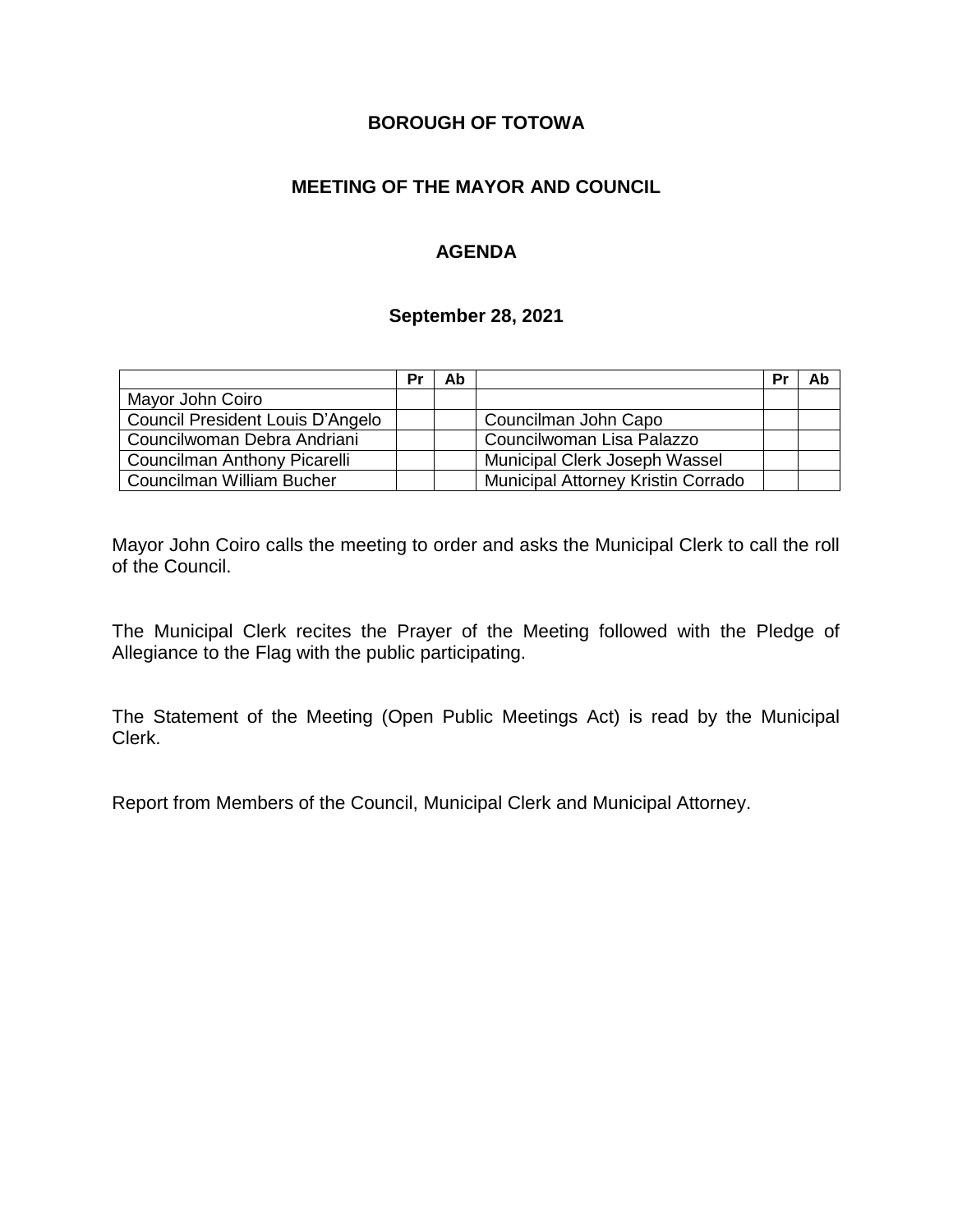Minutes of the Mayor and Council for the meeting of September 14, 2021.

### **COMMITTEE ON FINANCE: PICARELLI, D'ANGELO, CAPO.**

Resolution No. 2021-20 for the payment of bills.

Resolution authorizing the Treasurer to issue refunds to various property owners due to overpayment of 3<sup>rd</sup> Quarter 2021 taxes.

Resolution authorizing the Tax Collector to credit the accounts of various property owners due to qualifying for the \$250.00 Veterans Deduction or \$250.00 Senior Citizen Deduction for 2021.

### **COMMITTEE ON PUBLIC SAFETY: D'ANGELO, CAPO, BUCHER.**

Resolution Authorizing The Purchase And Delivery Of Two 2021 Ford Explorer Interceptor SUV's For The Borough Of Totowa Police Department.

Grade increase for Patrol Officer Jack Pohlman from Grade 3 to Grade 2.

### **COMMITTEE ON PUBLIC WORKS: BUCHER, PALAZZO, PICARELLI.**

Resolution Authorizing The Milling And Paving Of The PAL Parking Lot, Bullens Avenue, Margaret Avenue And Crescent Avenue.